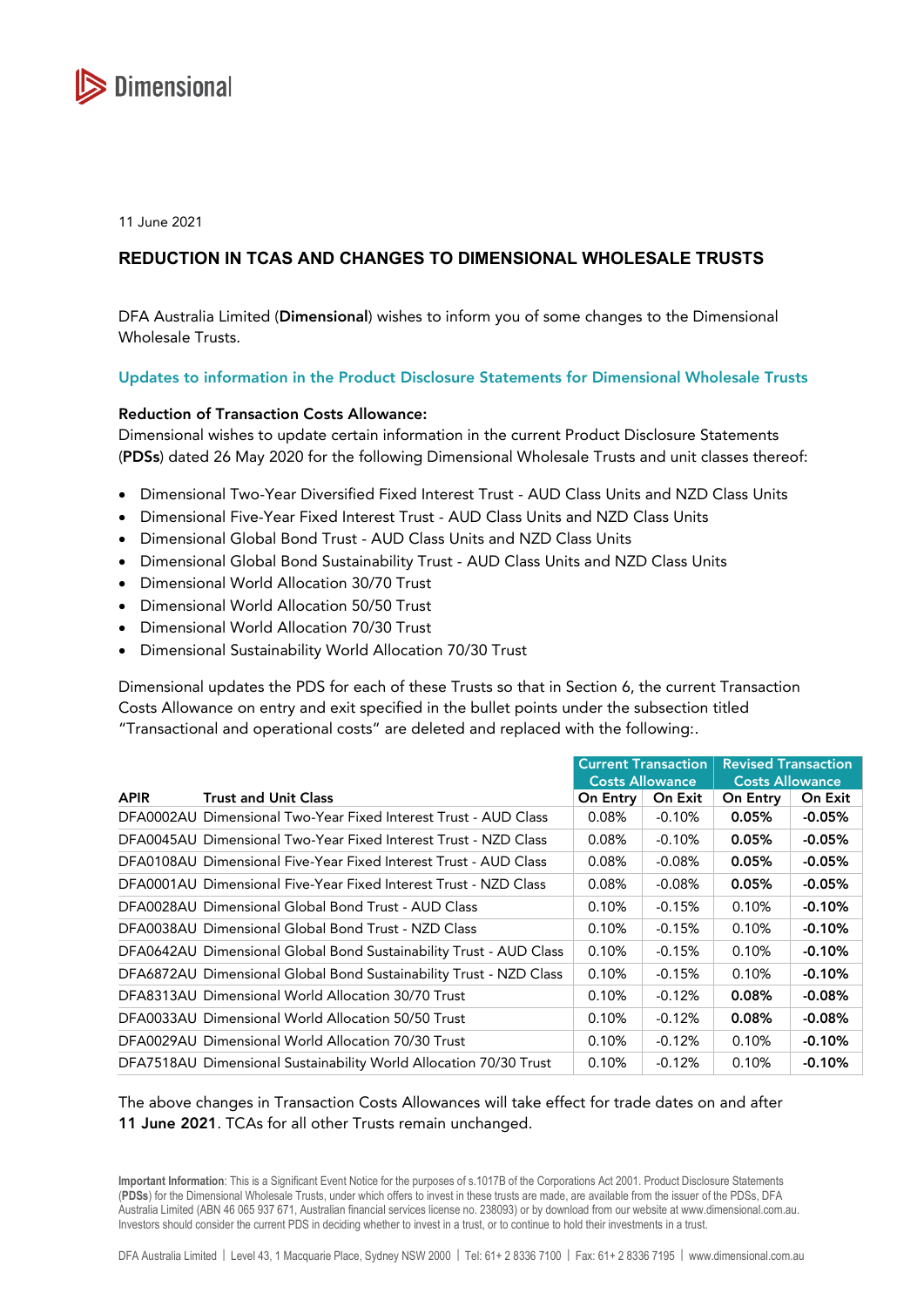

### Other Upcoming Changes to Dimensional Wholesale Trusts and PDSs – August 2021

Effective on or around 2 August 2021, changes are being made to the following Dimensional Wholesale Trusts (collectively, Trusts): Dimensional Emerging Markets Trust, Dimensional Two-Year Diversified Fixed Interest Trust, Dimensional Sustainability World Allocation 70/30 Trust, Dimensional World Allocation 30/70 Trust, Dimensional World Allocation 50/50 Trust, Dimensional World Allocation 70/30 Trust and Dimensional World Equity Trust. The changes are as follows:

- Following the expected launch of Dimensional Emerging Markets Sustainability Trust\*, "International Equities–Emerging" will be added as an eligible asset class for the Dimensional Sustainability World Allocation 70/30 Trust, with a target allocation range of 0-10%, and the underlying fund being the Dimensional Emerging Markets Sustainability Trust. To date, this was not one of the eligible asset classes for the Dimensional Sustainability World Allocation 70/30 Trust.
- The Dimensional Emerging Markets Trust will be renamed "Dimensional Emerging Markets Value Trust". This change is being made in view of the anticipated launch of the Dimensional Emerging Markets Sustainability Trust (which will be a "core equity" strategy) to better reflect the Dimensional Emerging Markets Trust's investment objective and is not a change in investment strategy.
- The Dimensional Two-Year Diversified Fixed Interest Trust will change investment strategy to take into account certain environmental and sustainability impact and social considerations. To reflect this change, it will be renamed "Dimensional Two-Year Sustainability Fixed Interest Trust". The integration of certain environmental and sustainability impact and social considerations will be similar to Dimensional's other sustainability fixed interest strategies, including the Dimensional Global Bond Sustainability Trust.
- The Dimensional World Allocation 30/70 Trust, Dimensional World Allocation 50/50 Trust, Dimensional World Allocation 70/30 Trust and Dimensional World Equity Trust (collectively, World Allocation Trusts) will include the forthcoming Dimensional Emerging Markets Sustainability Trust as an eligible underlying fund in the "International Equities–Emerging" exposure. To date, these World Allocation Trusts have used the Dimensional Emerging Markets Trust for "International Equities–Emerging" exposure.
- The Dimensional World Allocation 30/70 Trust will include the Dimensional Australian Core Imputation Trust as an eligible underlying fund in the "Australian Equity" exposure. To date, Dimensional World Allocation 30/70 Trust has invested in the Dimensional Australian Core Equity Trust for "Australian Equity" exposure.
- The above-mentioned name and strategy changes to underlying funds (Dimensional Emerging Markets Value Trust and Dimensional Two-Year Sustainability Fixed Interest Trust) will also be reflected in revised World Allocation Trusts' PDSs.

<sup>\*</sup>The proposed Dimensional Emerging Markets Sustainability Trust (Fund) is not yet available for investment. A PDS will set out the full terms of the Fund and offering, and is expected to be available on or around 20 July 2021, from the issuer of the PDS, DFA Australia Limited (ABN 46 065 937 671, Australian financial services license no. 238093) or by download from our website a[t www.dimensional.com.au.](www.dimensional.com.au) Investors should consider the PDS (once it is available) in deciding whether to invest in the Trust. Investors may also obtain a copy of DFA Australia Limited's Financial Services Guide by calling (02) 8336 7100 or by download from our website at [www.dimensional.com.au.](www.dimensional.com.au)

**Important Information**: This is a Significant Event Notice for the purposes of s.1017B of the Corporations Act 2001. Product Disclosure Statements (**PDSs**) for the Dimensional Wholesale Trusts, under which offers to invest in these trusts are made, are available from the issuer of the PDSs, DFA Australia Limited (ABN 46 065 937 671, Australian financial services license no. 238093) or by download from our website at www.dimensional.com.au. Investors should consider the current PDS in deciding whether to invest in a trust, or to continue to hold their investments in a trust.